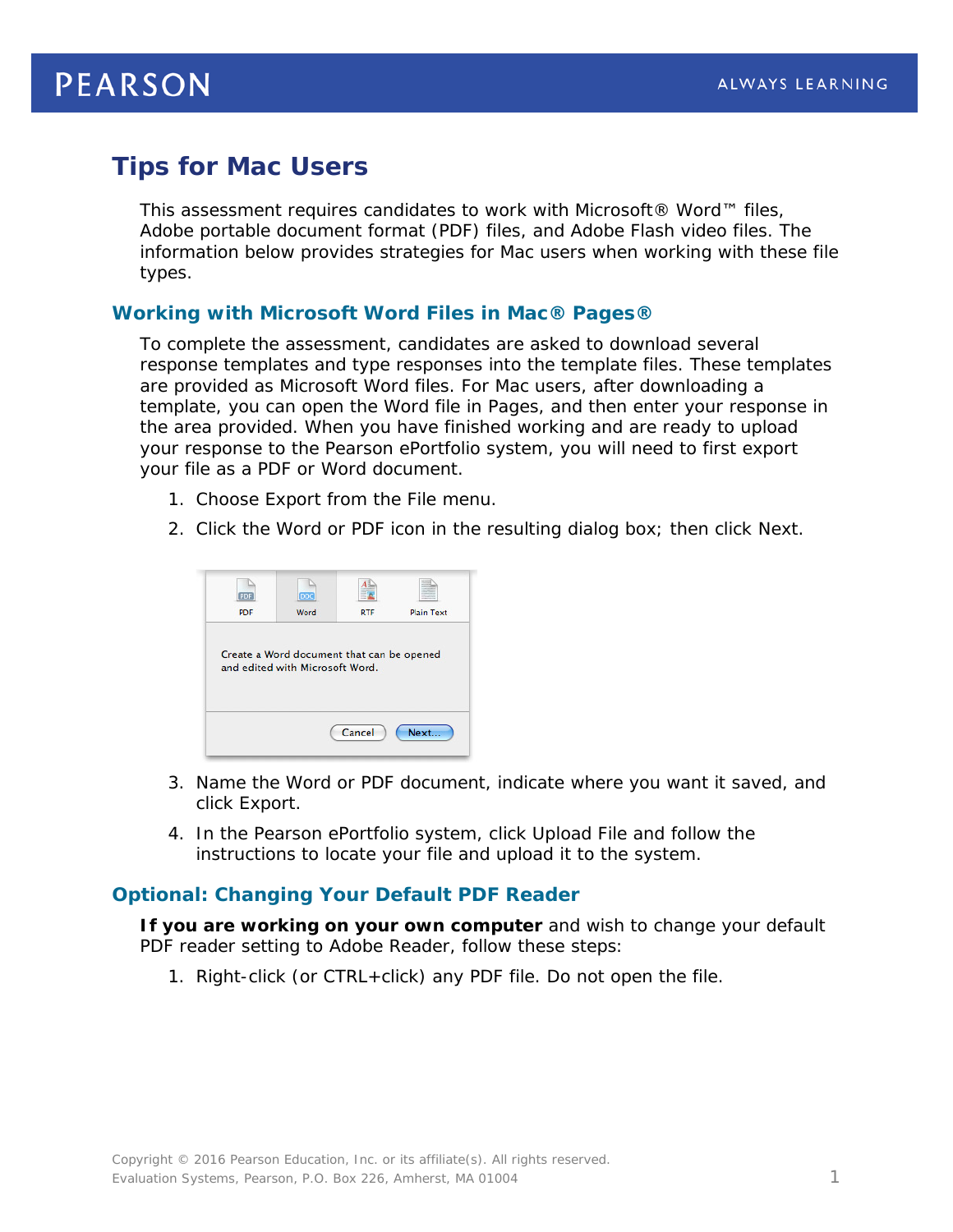

2. On the new menu, click Get Info.



3. Under Open With, select Adobe Reader.

| More Info:                                                   |  |
|--------------------------------------------------------------|--|
| Name & Extension:                                            |  |
| Open with:                                                   |  |
| Adobe Reader                                                 |  |
| Use this application to open all documents<br>like this one. |  |
| Change All                                                   |  |
| Preview:                                                     |  |
| <b>PDF</b>                                                   |  |

4. Click the Change All button.

| More Info:                                                   |
|--------------------------------------------------------------|
| Name & Extension:                                            |
| Open with:                                                   |
| Adobe Reader                                                 |
| Use this application to open all documents<br>like this one. |
| Change All                                                   |
| Preview                                                      |
| <b>PDF</b>                                                   |

Now all PDFs should open in Adobe Reader automatically.